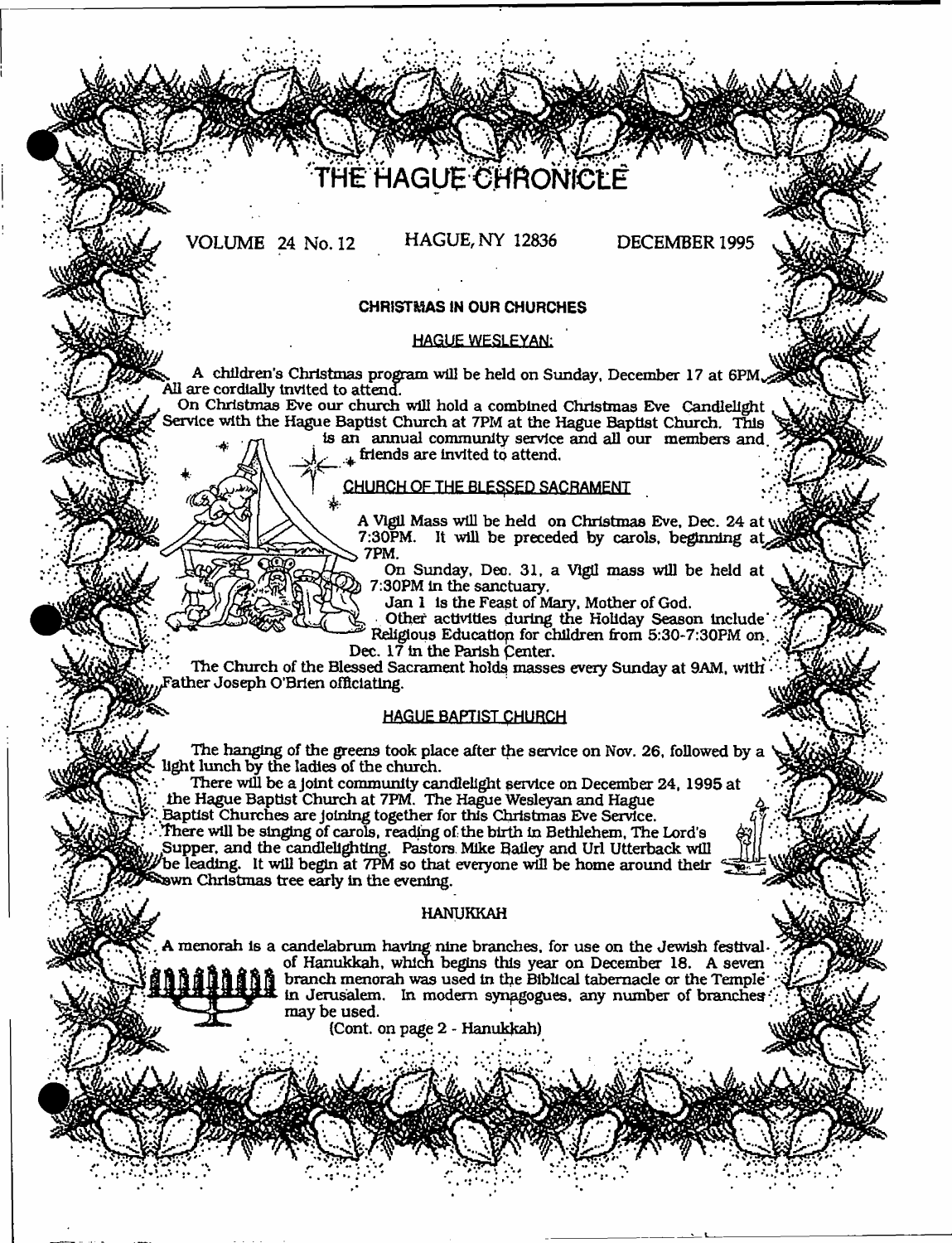(Cont. from page 1 - Hanukkah)

HANUKKAH Is a Jewish festival lasting eight days, celebrated from the 25th day of the month of Kislev to the 2nd of Adar. It is In commemoration oi



the rededication of the Temple by the Maccabees following their victory over the Syrians under Anttochus IV, characterized chiefly by the lighting of the menorah on each night of the festival.

# SENIOR CITIZEN TAX EXEMPTIONS

Town of Hague property owners who are 65 years of age or over may be eligible for a partial tax exemption. The property must be the legal residence of the applicant, and total income must not be higher than \$17,025. Applications and Instructions can be obtained from the Assessor's Office and should be filed after receiving your Social Security statement of Income (Form SSA-1099) In January. The deadline for filing is March 1, 1996.

THANKS TO ALL OF OUR ELVES!

Each year many residents contribute to the Hague Christmas'; party sponsored by the town and the Hague Chamber of Commerce. Ethel Andrus and her crew made the coffee. Margaret Del Signore created a delicious fruit punch. Cookies were contributed by Imogene Frasier, Gale Halm, JoAnne Brown, Anne Johns, Mary Ann Hannon, Sally Neal, Vivian DenBleyker, Mary Johnson, Mitzi Fillare, Kay Holliday,Carol Warren, Ethel Andrus, Marlon Shoemaker, Georgina Lindquist, Billie DeGraff, Joyce Bo the and Cathie Burdick, who was chair of the cookie committee. Thanks to all who so willingly provided sweet treats for those who attended.

#### MASTER SINGERS PRESENT HOLIDAY CONCERT

Worth repeating from last month - The Master Singers of Glens Falls will present their Christmas concert on Sunday. Dec. 17 at 7PM at the Queensbury Hotel. According to a reliable source, this promises to be the best Christmas concert that The Master Singers have, ever given. Entitled "CHRISTMAS CLASSICS", d^e program begins with Vivaldi's "Gloria in Excelsis" and ends with "Christmas from the Heart", arr. by Brymer, with lots of familiar and unusual pieces in between. Tickets are \$8.00 and may be purchased at the door. Come, enjoyi!



#### CUDDLE CORNER SILVER BAY ASSOCIATION

The Community Child Care Center at Silver Bay Association is pleased to announce that Renee Swinton will be join-

ing our team as a part time teacher. Renee has a bachelor's degree from Plattsburgh, with a major in . Child Care Management, and a minor in Mathematics. She Is also the proud mother of three children and a native local resident. Welcome aboard Renee!

ATTENTION: families with two children between 6 weeks and five years old - the **fee structure has changed!** The first child is at full tuition and the second child Is half tuition. Please call Helen Barton

for details at 543-8833.<br>GRANT UPDATE: Th The Early Childhood Investment Fund visited the center before Thanksgiving. They were able to clarify our financial support during their visit. A revised financial request has been submitted to the encouraging ECIF board.

\*\*\*\* Why not stop by for a visit and enjoy the holiday decorations created by the children. We are open weekdays from 7:30AM to 4:30PM, but will be closed Dec. 25-Jan. 2. All the children and staff at the Silver Bay Association Community Child Care Center wish you a very Joyful holiday season!

#### HAGUE COMMUNITY DAY

It's Timelll The Hague Community Day for 1996 is scheduled for May 4. Please start thinking of what we want to plan for this year's Community Day - events, time frame, meals, etc. Write your ideas down. Everybody Is Invited to the organizational meeting on Tues, Jan. 23, 6:30PM at Silver Bay Association's Administration building. Start thinking nowl

#### LINE DANCING IS BACK!!

Every Monday evening (except the second Mon. of the month when WHW meets) the Commu-

nity Center will be hopping with the area's line dancers (and would-be line dancers!) From 7-9PM,



the joint will be jumping under the tutelaf of Teny Butler. Modest fee of \$2.00 will be accepted to pay for the tapes, etc. 120 minutes for \$2.00 - a real bargain. Bring a firiend and have a hall!

Next session is Dec. 18. There will be no dancing on pec. 25 and Jan I (at least not at the town hall!) BUT BE THERE ON JAN 16 TO START THE NEW YEAR OFF WITH A BANG!

#### MOHICAN HOME BUREAU

At our wonderful Christmas party the wrong dates  $\sim$ were announced for the Jan. meetings. Because of the holidays the first meeting of 1996 will be held on Jan. 9, After the business meeting we will make head scarves for cancer patients. Scraps of cotton fabric measuring at least 1/2 yd. by 45 in. in width are welcome. Our second Jan. meeting is on the 23rd when we will make car pillows and no-sew angels.

In Feb. we will resume our normal schedule of meetings on the first and third Tues. of the month. Meetings are hdd at 10AM at the Hague Community Center. Why don't you come and see what we're all about? . . . cwb

Thank You to the Voters of Hague: I would like to thank all of you who supported me on Election Day. Also, 1 would like you all to know that I am planning to be on the ballot again in Nov. 1996 for Town Clerk... . Barbara Belden



- **2**-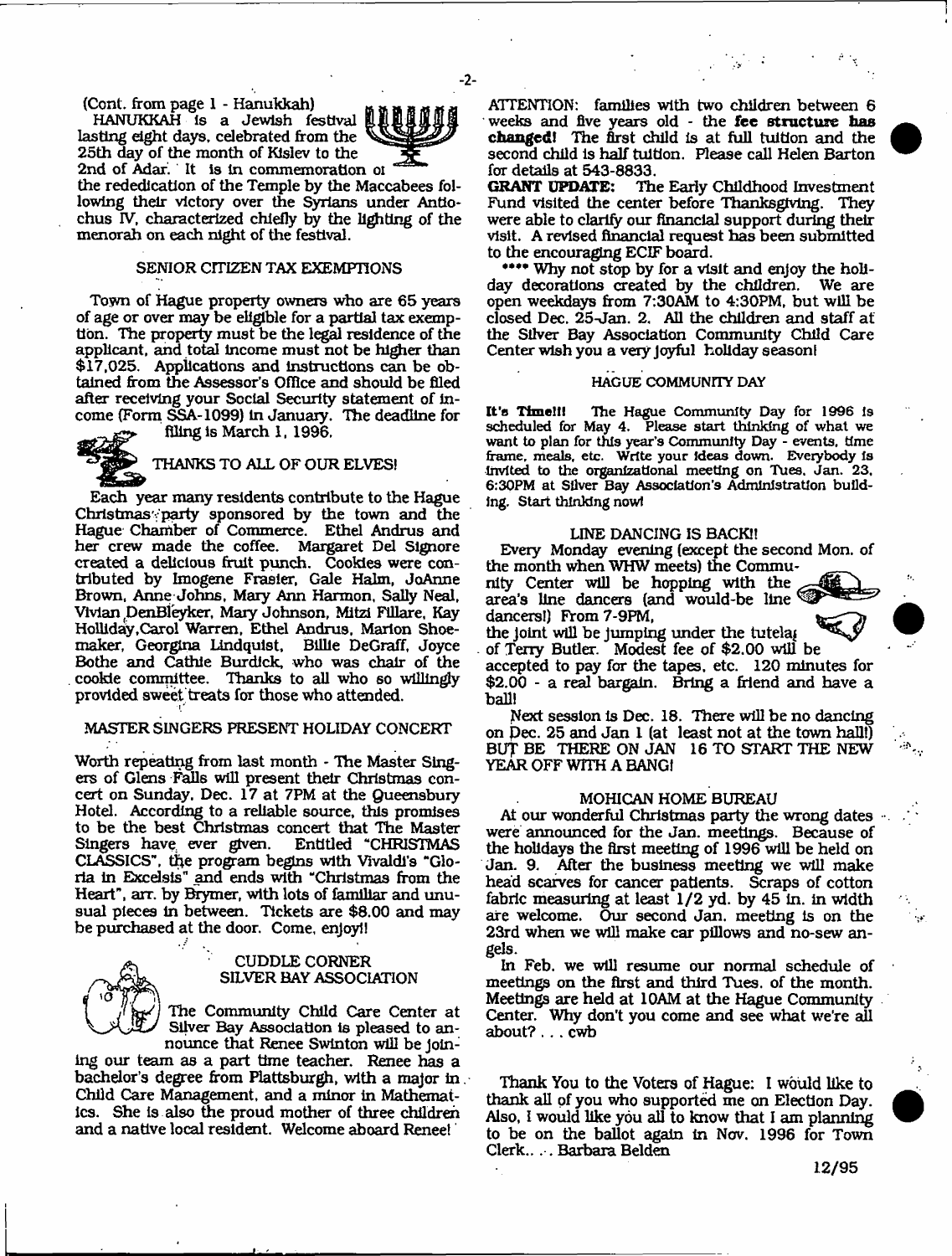#### **NOVEMBERZBA MEETING**

At the Nov. 16 meeting of the ZBA (date changed because of Thanksgiving), only one objection was heard regarding the THOM property (28-1-7) Rt. 9N where a variance has been requested to alter and enlarge (by allowable 25% an existing single family home. Another close neighbor said he had no objections. After the board spent time in discussion a vote for approval was given unanimously.

A request was made by Bill Bothe, Zoning Administrator, for Interpretation on Art. 9, Sect. 9.0120 for Non-conforming Uses and Structures, Mr. Bothe was authorized to Issue a permit to Mr. Thom.

It was suggested that this section of the present regulations should be addressed by the Hague Zoning Ord. Review Committee now working on changes to the code...g)

#### **PLANNING BOARD - DECEMBER 7**

On Dec. 7 the Planning Board met with two Items on the agenda. The first, an application by Wlrsing, (13-1-26) Tannery Rd. for placement of a mobile home. This was approved with Ralph Denno abstaining, since his wife is their attorney., All other members voted yes. One member was absent.

Jerry Stewart, engineer for Clough, Harbour was on hand with maps to inform those in attendance on how the sewer system project stands at this moment in time.

The maps indicated placement of the various buildings necessary for the sewage operation at the ball field. As described, there Is a possibility the field, or some of it, will be available for future use. This will be checked and If possible to retain use of the ball field by modifications to the positions of sewer facility buildings and structures, it will be done.

The Hague Zoning Ordinance Review Committee is working on amendments to the Zoning Ordinance for. Hague town, including one which creates a Special Commercial Zoning District to provide certain commercial uses in a very limited geographic area. Since the sewage plant fits Into this category, It will be necessary to make such an amendment in this case. . A letter has been dispatched to APA for their comment or approval. This approval Is necessary to get on with the project and it is hoped that approval comes quickly so that construction may start as early as April, 1996.

There Is hope for a public hearing as early as Jan. **1S96.. ,gl**

#### **TOWN BOARD - DECEMBER 12,1995**

Alex Rhodes from C.T. Male, along with Skip Hourigan, Chairman of the Hague Storm water Committee, was at the meeting to explain where we stand with the stormwater plan. With a \$10,000 grant from L.G.P.C.,, the company was able to delineate the watershed, find drainage Into the lake, etc. The board agreed to a public hearing on Feb. 13 at 6PM.

The state has expressed an interest In purchasing

some of the land above the gravel pit the town recently bought from Jack Carney. Supv. Belden will be In touch with state representatives to see where this leads.

In other business: Councilman Meola has concerns about repairs within the Highway Dept, and would like to see a prevention and maintenance program in place. He also suggested the town attorney be retained on a yearly contract.

Motion made and passed for changes in the employees\* guide.

Reminder that the assessor Is In his office on Mondays from 9AM to 12 noon.

The State Youth Commission has awarded the town \$2,000 for youth activities. The ice skating rink will be ready for use on Thurs., Dec. 14, thanks to the fire department and other volunteers.

A committee is working on solving our usual sum mer parking problem. Also, Mr. Meola will accept suggestions from any resident as to uses for the old town hall. They may be left with Bertha Dunsmore at the Community Center.

The county has adopted a drug-testing policy.

Lonnie Swinton, animal control officer, has agreed to work with a yearly contract, thereby saving the town money.

Elwin Monroe deeded his property to the town several years ago. With his death, the property now belongs to Hague. The board Is planning to sell it. They will accept bids.

Clough, Harbour's contract will be sent to the proper state authority as required.

Request for an extension at Ody's restaurant has been denied. Judge Viscardi has set a date for all Information to be In. Maybe soon there will be a permanent decision.

A contract with General Code Publishers Corp. was approved to consolidate data on all rules Arid regulations pertaining to Hague, at the suggestion of Bill Bothe, Zoning Administrator. This publication will simplify and organize material relevant to how the town does business. This will be on a 2-yr. basis.

Res, #29 Dept, of Transportation.

Res. #30 State Funding of Adirondack Park Review Comm. Mr. Meola voted no, all others voted yes.

Res. #31 Jack Camey was suggested to fill an opening on the L.G.P.C. . . .gl

#### ILLEGAL DUMPERS FACE JAIL

People convicted of Illegally dumping trash will soon face stiff penalties, Including time in jail. A new state law signed by Governor Pataki becomes effective on Jan. 1, 1996, allowing Judges to send dumpers convicted of criminal violations to prison for up to four years. It Is aimed at dishonest garbage haulers who treat dumping fines as a normal cost of doing business.

Illegal dumping contaminates ground water, creates fire hazards, and attracts Insects and rodents that carry disease.

Cont. on p. 4 -DUMPING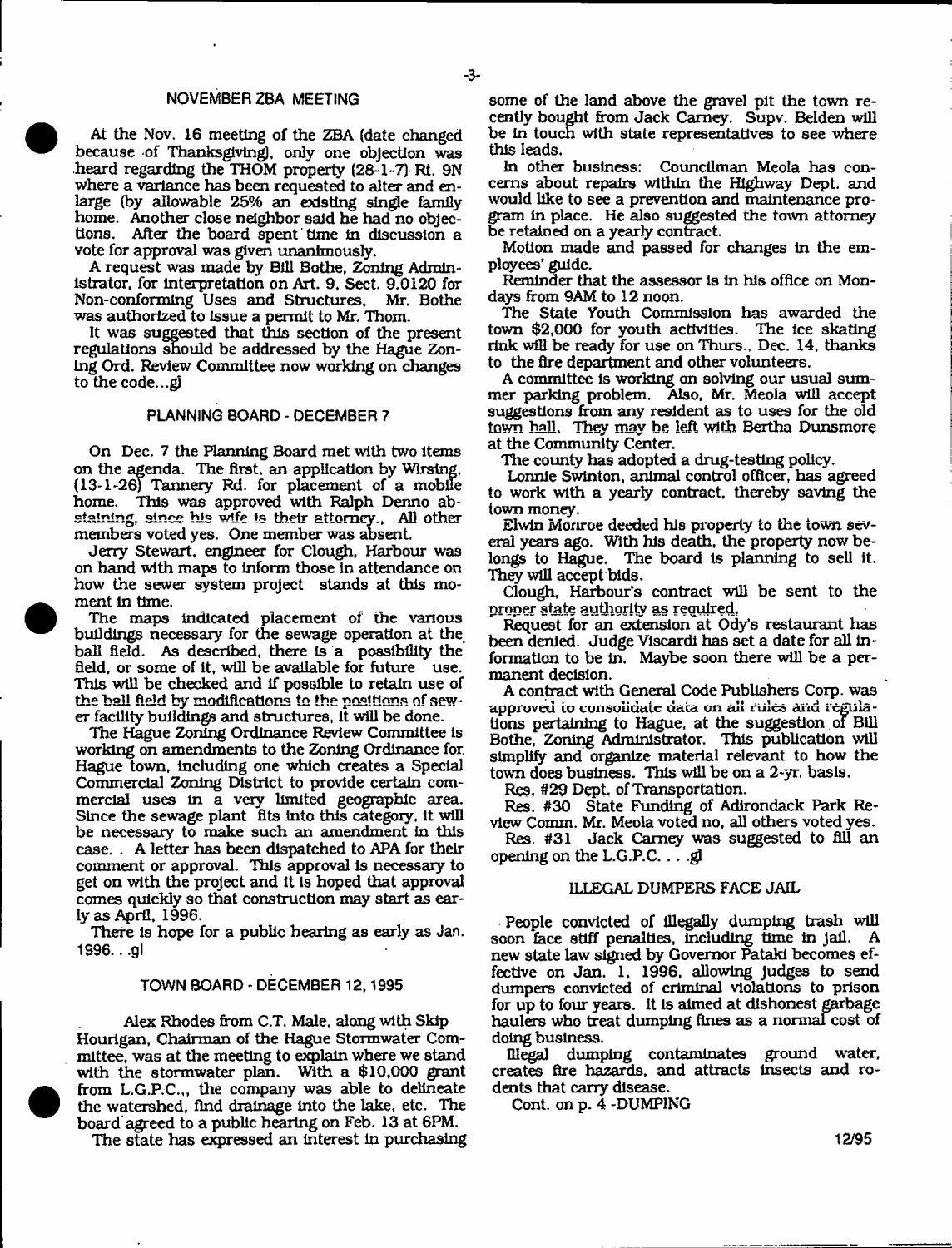### Cont. from p. 3 - DUMPING

A person convicted of illegally dumping up to ten cubic yards of waste would face a maximum penalty of \$10,000 per day and fifteen days In Jail. For dumping between ten and seventy cubic yards, a hauler faces a \$15,000 per day fine and three months In jail for the first offense, and \$25,000 per day and one year in jail for the second offense within five years.

Those convicted of dumping more than seventy cubic yards - about three garbage truck loads - of waste face a penalty of \$25,000 per day and one year in Jail for the first offense and \$50,000 a day plus four years in jail for the second offense within five years.

The law doubles fines for violating trash hauling and disposal permits and for illegally operating a solid waste facility. Last year. NYS uncovered 1,896 cases of Illegal dumping and collected \$6.7 million in civil fines. But this Is the first time people dumping nonhazardous waste will face prison time.

#### **WOMEN HELPING WOMEN**

"Therapeutic Touch" will be the topic of our next program on Mon., Jan. 8, 1996, 7PM at the Hague Community Center. Practiced by health professionals worldwide, this therapy is taught in eighty universities in thirty countries. Shirley Winch will explain and demonstrate this holistic approach to easing pain, reducing anxiety, promoting relaxation and accelerating wound healing. Caregivers, using a four-step procedure, are able to relieve pain and anxiety by balancing the body's energy field.

This program is presented free of charge. We look forward to welcoming men and women of Ticonderoga, Putnam, Crown Point, Bolton Landing, Lake George and Glens Falls to join us. It's worth the trip!

**There will be a follow-up Therapeutic Touch Seminar, taught by Shirley, on Jan. 27 at the Hague Community Ctr from 9AM - 3PM at a cost of \$25. Call Kay Barton for information and reservations at 543-6057.**

**Women Helping Women is a group of women who meet the second Monday of each month with guest speakers covering topics concerned with women's well being - physical, emotional, social and intellectual... vdb**

#### **TWELFTH NIGHT**

The third annual Twelfth Night concert presented<br>by several area choirs and The Ti Festival Guild by several area choirs and The Ti Festival Guild will take place on Sat., Jan 6 at the United Presbyterian Church in Putnam at 7PM. There will be a free will offering taken.

Twelfth Night in the church calendar is 12 days from Christmas. This was the day the three wise men, Melchior, Caspar and Balthasar came to the stable with their gifts of gold, frankincense and myrrh to present their gifts to the Christ Child.

This has proved to be a very popular event in the past. Snow date will be Sun. Jan 7. at the same time.

#### **CHAMBER OF COMMERCE**

Due to schedule conflicts among members, the Chamber of Commerce is trying a new meeting schedule Involving morning meetings at different member businesses for the next few months. The Jan. meeting will be held on Jan. 3 at Silver Bay General Store at 8AM. The Feb. meeting will be held at the Trout House Village and the Mar. meeting will be hosted by Jim Coates of Locust Inn. These will all be 8AM meetings on the first Wed. of the month,

#### **1995 HAGUE SENIOR CITIZEN OF THE YEAR**

At the Community Christmas party on Sat., Dec. 2, the suspense was finally over, as a totally surprised and overwhelmed Margaret ''Marg" DelSignore accepted her honorary plaque form the Hague Chamber of Commerce and became Hague's sixth Senior Citizen of the Year.

Marg was bora in Hague and lives on the New Hague Road across from her sisters Kate and Hannah, in an area that could well be dubbed "Conlln Corners." The original family homestead once stood just south of where Marg's home is now.

One of the original Hague Raiders, Marg graduated from Hague Central School. Except for a middle span of years living and working in Glens Falls, where she served as manager of the Glens Falls Country Club for 31 years and met and married her now deceased husband, Gene, she has spent a great deal of her life in Hague. She has been active in several local organizations. Including the Fish and Game Club (present Treas. and past acting Pres.), Hague Winter Carnival Committee (past Treas. and present member of Executive Comm), and the Beste Scholarship Fund (past Treas.) She has also served as a driver for the Meals on Wheels Program. She helps with the Community Christmas party every year, making and serving up a very tasty punch. She Is a member of the Election Board, and is one of the friendly ladies who checks your name off when you come to vote. Not one to stay at home unless she Is sewing quilts or making dolls, she now works part-time at the Hague Transfer Station keeping track of recyclables selling bags, and making sure things run smoothly up on the hill.

She's a busy lady, and one who will always lend a hand where she is needed. The Chamber is happy to honor her as a well-deserving recipient of the 1995 **HAGUE SENIOR CITIZEN OF THE YEAR AWARD! CONGRATULATIONS. MARGJ.** . ,cs

The editor/publisher of The *Hague Chronicle,* wishes to thank the entire staff. Including all those who come together at the town hall each month and collate, staple, fold and stamp . A special thanks to Georgina Lindquist who attends all town meetings and reports so well on them, and a big thank you to all our readers who come through with their contributions each year, to keep us in the black.

A VERY HAPPY HOLIDAY SEASON TO YOU ALL.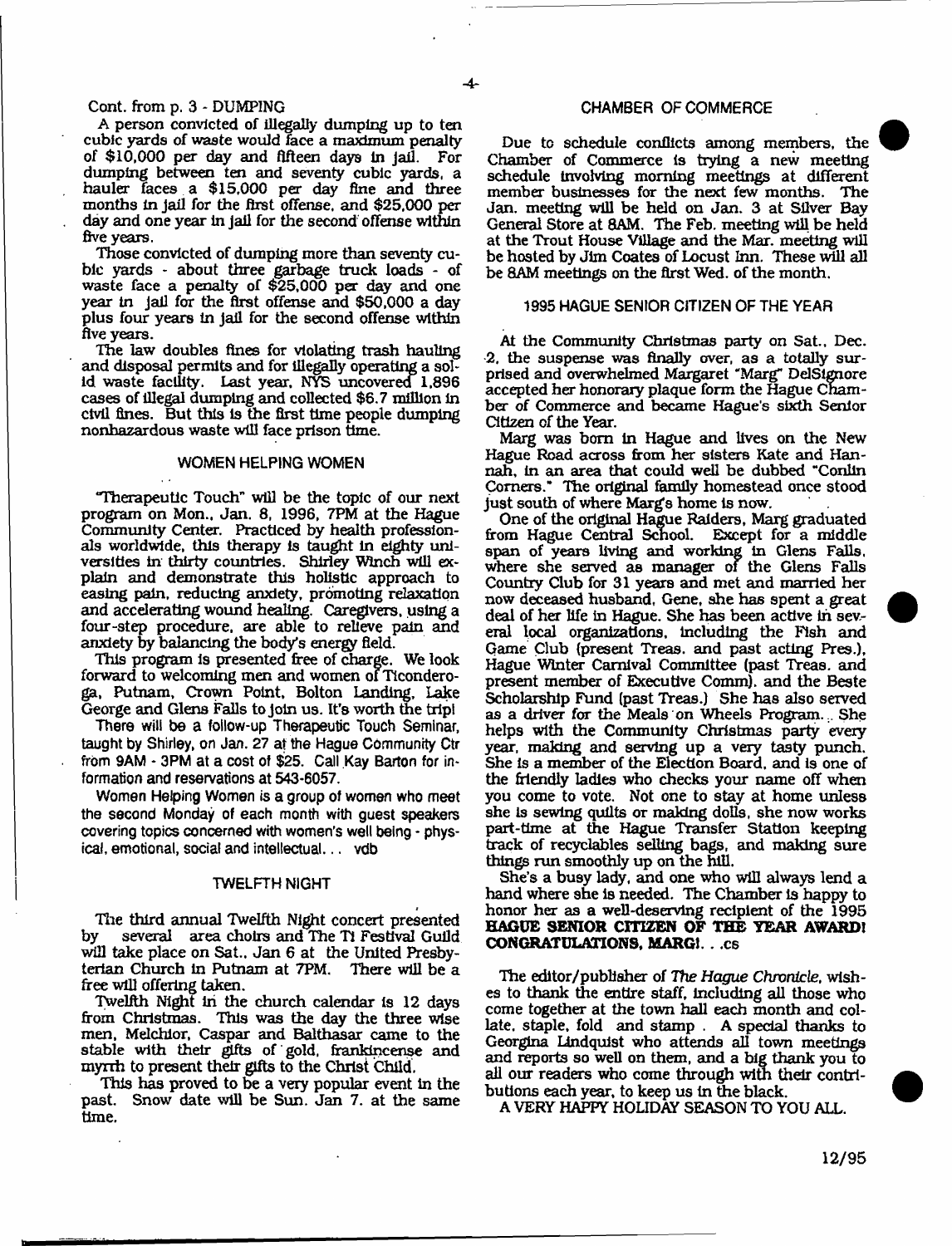### **MEMORY TREE UPDATE**

The 1995 Memory Tree program is off and running, the felt tree at the Community Center Is filling up fast, and soon names will start to fill the felt package under the tree. The newly-designated evergreen memory tree located at the intersection by the brook was officially lit during the Hague Community Christmas party on Dec. 2., This program will' run through the end of Dec., so please send in your remembrance names along with \$1 per name to Imogene Frasier, P.O. Box 563, Hague, NY. 12836.. Please make checks payable to the Hague Chamber of Commerce. Because of lack of time to complete the list before the deadline, a completed list will be published in the Jan. issue of The *Hague Chronicle.* AH proceeds will be presented to the Hague Ambulance Squad In Jan. Many thanks to those who have already helped promote this year's program

# **HAGUE VOLUNTEER FIRE DEPARTMENT**

The volunteers had Just one call

 $...$ c $s$ 



last month - and that was for a control bum . We hope that the next twelve months will be equally uneventful! But, whether there are fire calls to respond to or not, the volunteers are always busy keeping themselves and their equipment "up to snuff". Two of the crew, Mark Martucci and Chris Swtnton, made the trip to Montour Falls for training In Scott Air Packs.

From Lu Megow, ambulance captain, comes the ambulance report for November: Ambulance 740 made 7 runs with 179 miles, and ambulance 741 had one run with 29 miles; a total of 45-1/2 man hours were used.

Five have registered to take the EMT course In Ticonderoga on Jan. 8.

The annual aelection of officers has been held, with the following results: President, Sal Santaniello; Vice President, Mark Johnson; Secretary, Joan Belden; Treas., Linda Coffin; Chief, Dave Hoffay; Asst. Chief. Martin Fitzgerald. Jr.; Captain, Mark Rutkowskl;; Lieutenant, John Brelteribach, Jr.; Prop-, erty Man, David Snow, Silver Bay Property Man; Ricky Myers, Silver Bay Asst. Property Man; Chris Swinton, Hague Custodian; Skip Perry and Silver Bay Custodian, Reg Rand. .

Lu Megow is ambulance captain, with Gerry Boyd, assistant.

Food Chairman is Joan Belden and Assistant, Pat Swinton.

Board of Directors who will serve in the coming year: Mark Martucci, Craig LaCourse, Tom Stull.

Fire Chief Dave Hoffay, encountered at the store the other day, reminded your correspondent that the HVFD wishes everyone a safe and happy holiday season!

**MARK MARTUCCI** a Hague firefighter has completed a Scott breathing apparatus maintenance course conducted by the Dept, of State. Office of Fire Prevention and Control. The purpose of the course Is to improve the capability of local fire service personnel to do field level maintenance on the Scott Alr-Pak breathing apparatus.

# TO: HAGUE SEWER DISTRICT RESIDENTS FROM OUR SUPERVISOR

I apologize for the delay In the sewer system project. It Is a 4-town County project and there was a holdup in the contracts for the towns. The contracts were Just passed at the county level. In Jan. 1996 the Town Board will set a date for a public hearing on the sewer system. We plan on having a representative from the county (as this Is a 4-town county project) and a representative from our engineering firm (Clough Harbour and Assoc.) to answer any questions you may have regarding this project.

A legal notice advertising the public hearing will be placed in the town's legal paper (Post Star). The girls In the office will be able to advise you of the hearing date once it has been set by the Board.

I would like to put some of the rumors that are going around town about the sewer system to sleep.

\*1. Who will pay for the sewer?

ONLY the people in the sewer district will be charged a user fee. This is NOT a town-wide expense.

•2. Will there be pollution of the brooks in the treatment plant area?

NO. I personally met with the engineers and members of the Town's Site Plan Committee on site to determine this issue. The brooks are far enough away from the site for this not to be an Issue. But, to relieve your minds - the sewage is filtered three times before it is leach fielded. The result of this filtering leaves water testing more pure than the brook water.

•3. Will you save or destroy the ball diamond? We are presently looking into the treatment plant placement and how it effects the ball diamond. Hopefully we can, landscape the area to screen the plant and the diamond to be ascetically pleasing to the area.

•4. What about permits?

We fiave been working on obtaining any and all necessary permits for the project. Including, but not ' limited to, sewage disposal, zoning classification, building, etc,

•5. When would construction begin?

.When all the necessary paperwork is complete the project will go out for bids. We hope this can be completed so that construction can begin in the spring of 1996. Scheduling is apt to change due to a number of circumstances. That is already a possibility as a petition for referendum was presented to the board. 'Hie petition has approximately 30 signatures on it. The petition will be turned over to the Town Attorney who will advise the Town Board if it is a valid petition. If it Is a valid petition then the sewer system will go to a vote of those persons owning real property in the sewer district.

These questions can be answered more thoroughly at the public hearing. If you have any questions or comments please write or call me or any committee member.

Cont. on p. 6 - SEWER

**12/95**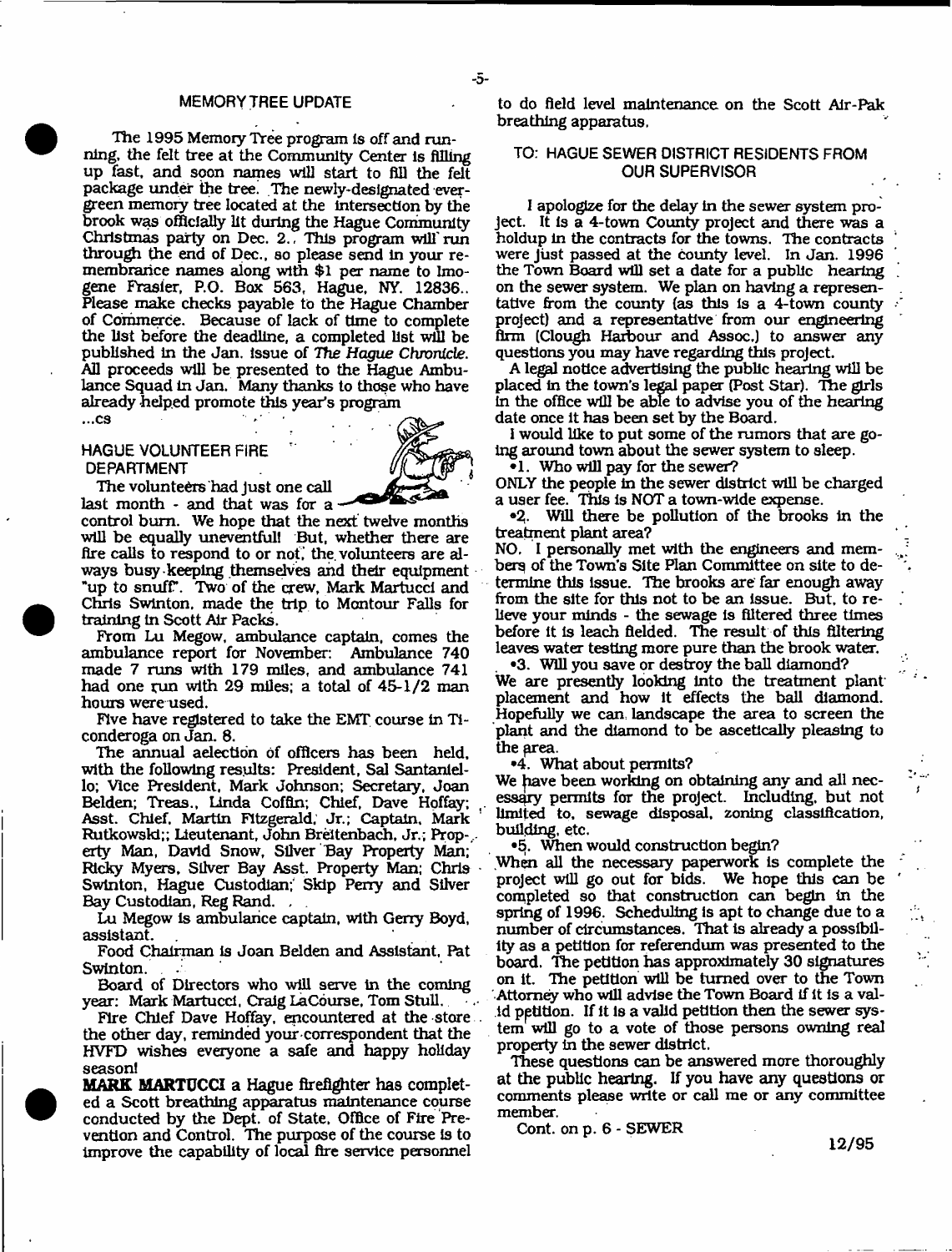#### Cont. fromp. 5 - SEWER

I will try to keep you abreast of this situation by submitting an article once a month In the Hague Chronicle.

I personally feel that obtaining funding for 95% of 4.5 million dollars for a town of 700 people In these trying economic times is a major coup, I feel the sewer system will benefit the Lake, property and people of the town. I feel that we must strike while the iron is hot. We stand to lose a lot more than money if we let these grant dollars slip through our fingers. In the future when this becomes mandatory - you know as well as I do that this is a distinct possibility- how will it be funded? Can. we afford to pay? Can we afford to wait? I think not.

Sincerely..

#### / s / Dan Belden,,Supervisor

P.S. Merry Christmas and Happy New Year to you and yours.

#### REMINISCENCES.

The following are excerpts from a letter received recently from Dorothy Watts Goodfellow, a native of Silver Bay, now living in Pittsburgh, Pa. (and Silver Bay).

When I read the article about Ruah (the bed and breakfast now owned by the Fosters), In the Glens Falls Chronicle it brought back memories of my childhood, when I used to go with my father. Captain Walter Watts, being his eldest, to call on the then famous artist and Mrs. Harry Watrous.

Mrs. Watrous collected large stuffed animals. For a long while I thought a dog crouched by a door was real, but since it was always there and in the same position, it gradually dawned on me that it was a grown-up toy!

One of her "toys" was apparently a life-sized apei (I never saw it; I Just was a little., pitcher with big ears.) Mr. Watrous recounted to my father how he had taken this ape and propped It in one end of his canoe and then he had paddled It about at twilight amid "spooning" couples rowing or paddling about the Island Harbor. The effect was all he could have desired. As he told all this, he guffawed loudly, clapped my father on the shoulder, and acted as though I weren't there!

Then he showed my father what he. was working on, leading us to an easel in another room. I can't for the life of me remember what he was painting, but it must have been a portrait, for my father admired his treatment of lace and fabric! Since I loved to draw and paint, and had been given a set of water colors for Christinas, I began to long for oil paints. And whenever my father took his launch Juanita down Island Harbor way, 1 looked about for a gorilla!

### WEATHER NOTES Mary Lou Doulin



After the ravishing months of Sep. and

Oct., Nov did not compare well. In its classic form, Nov. was cloudy and chilly. In the 30 days of Nov. only 6 days maintained the sun for any length of time. Clouds and snow flurries dominated the weather pattern. Temperatures were in the 30's and 40's but on Nov.30 it went down to -12® .

Dec. has been decidedly brighter, especially the nights. The full moon of of the first week has been magnificent and the nights particularly clear.

We had ice and freezing rain Sun , Dec 3 and snow squalls the next day. Sat. Dec 9 brought our first big snowstorm of the season. The  $7-1/\tilde{2}$  inches has made all the Christmas decorations, shine brighter and our beautiful hamlet of Hague just glistens in the,snow.

> **NATURE NEWS** Laura Meade



Winter bird feeding has become a pleasure for many Hague residents. Most people provide sunflower hearts, black oil sunflower seed or grey striped sunflower seed placed In traditional feeders (tubers or trays) which are hung from hooks, poles or clotheslines. Black-capped Chickadees, Nuthatches, Titmice, Finches. Woodpeckers and Grosbeaks flock to the foods, enjoying proper nutrition In this cold season. A Massachusetts company has even developed a Chickafeeder, a device filled with bird seed, to be held In the hand while birds feed and bird-watchers have close-up viewing.

Experts at Cornell Laboratory of Ornithology advise that sunflower seeds provide high energy and therefore are the favorite of the birds. However, certain species do prefer food other than sunflower. For Instance, blackbirds like dried, whole-kemel com while doves, pigeons, quail and pheasants are attracted to com, mllo and white millet Cardinals readily eat saffiower seed and all the finches enjoy nlgcr (thistle) seed. Because niger seeds are so small it Is best to offer them In a special feeder with tiny holes to prevent seeds from spilling.

Along with seed-type foods, peanut butter mixed with commeal or oatmeal can be spread on pine cones which are hung from ropes or tree limbs. Kids enjoy making these.

Inexpensive beef suet, available at a supermarket, can be hung In wire baskets or onion mesh bags. More expensive peanut butter/suet cakes or beef/suet cakes can be purchased when animal suet is not available.

Some people throw out scraps of stale bread, cake or doqghnuts In the yard, but if you do, make sure the foods are not moldy. Keep In mind that table scraps may also attract unwelcome wildlife such as mice, rats or squirrels.

Speaking of squirrels. I am often asked how to keep these voracious critters from devouring hugh amounts of bird seed. Various baffles or large metal cylinders which, are made of stovepipe attached to pipes which hold feeders on high hooks have been found to be effective. Also, Squirrel Away, an all-natural bird seed supplement (which does not harm squirrels) somehow discourages them from eating the food. It Is a new product available In pet, hardware and lawn/garden stores. Or you can lure squirrels away from bird feeders with a new corn wheel (a small ferris whpel) which holds five cobs of com and beckons the squirrels to ride and dine. Has anyone seen one?

Please call me If you see unusual bird species or a large amount of Individuals at your feeders.

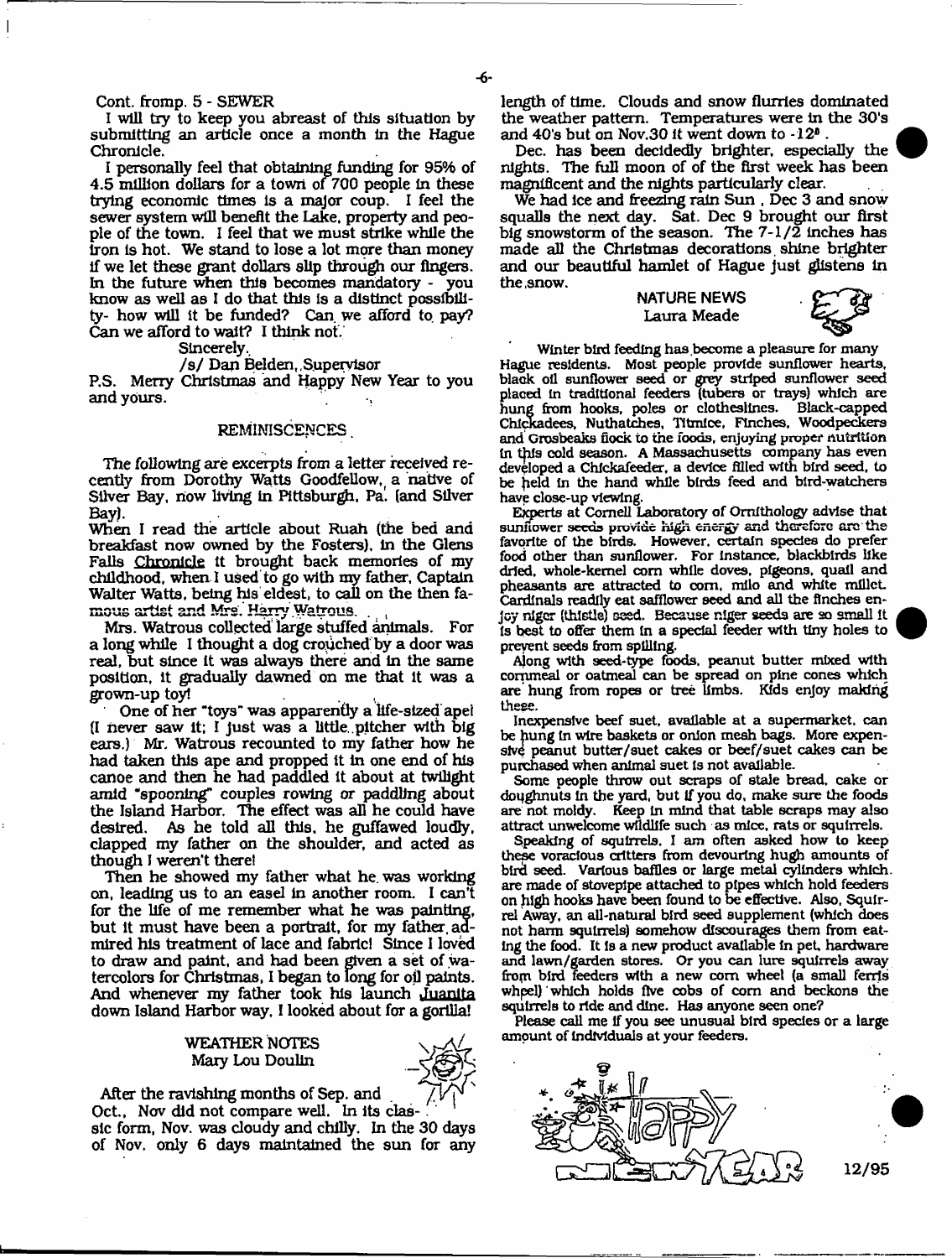

**DIED - Elwin B. "Curley" Monroe, 73, Summit Drive,** Hague on Dec. 1 at Glens Falls Hospital. He is survived **by a daughter, two sons and three grandchildren. Curley was a dedicated town employee, best known for his diligence In keeping Hague's park a beauty spot**

**DIED - Nancy M. Streeter, 53, Mt. Aetna, PA on Dec. 1 in Reading, PA. She and her husband Joe resided in Hague for a number of years. Surviving besides her husband are three sons and a daughter, two brothers, one sister, Jean McKee, Hague, and four granddaughters.**

**DIED - Edna M. Malloy, 76, Rt. 9N, Hague, on Dec. 9 at her home in N.J. She was a summer resident of Hague for many years. Survivors include a daughter, Barbara Mizer and two grandchildren.** 

Plan to stop in at the Hancock House during the holidays. Many members of the Ticonderoga Historical Society have worked tirelessly to decorate the magnificent rooms of Hancock House in observance of the season.

You will find interesting and unusual gifts in the gift shop. Best quality embroidered sweatshirts and long & short sleeve T's' with "Rogers Rock" and "Historic Ticonderoga" are available; also an exclusive line of fine English Staffordshire cups and saucers, pitchers and coaster with scenes of the Adirondacks.

During the holiday season Ti Historical Society members are entitled to a special 15% discount on all gift shop purchases!! (Non-members, 10%)

Holiday Hours: Wed through Sat 10AM - 4PM. For more info, call 585-7868

#### SCHOOL NEWS

The following Hague Middle School students have been listed on the achievement roll for the first grading period:

Class of 2000 - TAVISH COSTELLO, CHRISTINE FRA-SIER, PETER HUTCHINSON, ANDREW MACK, KATHRYN RUTKOWSKI, EVE TROMBLEY.

Class of 2001 - KATIE BREITENBACH, ANNE JOHN-SON, RYAN LAWRENCE, JOSH PLASS

CLASS OF 2002 -JOHN COSTELLO, LUCAS FRASI-ER, PETER MACK, JOEE PLASS, ALISON RUTKOW-SKI.

MONICA JOHNSON, daughter of Mr. & Mrs. Mark Johnson, Silver Bay is one of two athletes at Ti Hi receiving the John Herbert CVAC All-Academic Athletes award, for outstanding academic standards. She is being honored as a member of the Sentinel Cross-Country team as well as a member of the National Honor Society. Monica maintains her endurance by joining the Winter Training Group. She carries a full course load and is also involved in Youth and Government, French Club, Key Club, and the Girl Scouts. Monica is looking into Veterinary Science as a career choice.

- **7**-

Monica also received the David Rutkowski Jr. Memorial Award, given to an outstanding senior on the Cross-Country team. This is the first time since 1989 that a girl has received this award, and she was also a Hague student - Amy LaPann, Congratulations, Monica. We are all proud of you!

#### 

As part of the Technology curriculum in the Ticonderoga Middle School, eighth grade students are learning abqut manufacturing, while designing and constructing mass produced consumer products. Students first learned the corporate structure of a business and presented project ideas to the class to determine the best possible proudcts to produce. Vice presidents of production, research and development, marketing, personnel, and finance and control were voted upon and each class was soon producing products. Greg Fitzgerald and Peter' Hutchinson are two of Hague's eighth graders who are participating in this class.

Ticonderoga Central School District is seeking community input on a draft of its proposed five year school improvement plan for increasing student achievement. The plan contains district excellence goals, minimum academic mastery goals, and the structure and basis for school improvement efforts. The district's first five year plan was adopted in November 1990. A meeting for community input is scheduled for Monday evening, Dec. 11, at 7:30PM in the Middle School Library, Draft copies may be obtained in district and school offices.

When "Master McNasfy" spoke to his class the boys and girls from the third grade at Ti Elementary School came quickly to attention. Master McNasty is the schoolmaaster at the one room schoolhouse at 1812 Homestead in Willsboro, NY. The children spent the day dipping candles, making shingles using a drawshave, touring the old house and barnyard, helping a blacksmith and making a small, wooden toy. Hot turkey dinner greeted them at Camp Pok-O-MaeCready, brought from school and served by volunteers from the Willsboro Methodist Church.

#### HAGUE HISTORICAL SOCIETY

The Christmas meeting has been "historically\*' a show and tell gathering. Each member brings an item that is 60 years old or older to display and discuss. This is of course other than a spouse. The meeting will take place at the Community Center on Thurs., Dec. 14, 7:30PM for the social hour and 8PM for the meeting. All are invited.

The Nov. meeting was a presentation by Author Betty Buckell of Glens Falls on the life of Georgia O'Keefe, her summers at Lake George with her husband Alfred Steigliltz and then her later life in Texas. The many in attendance found it interesting, amusing and revealing.

The society will not have a Jan. or Feb. meeting but will resume in Mar. 1966.... rmc

**12/95**